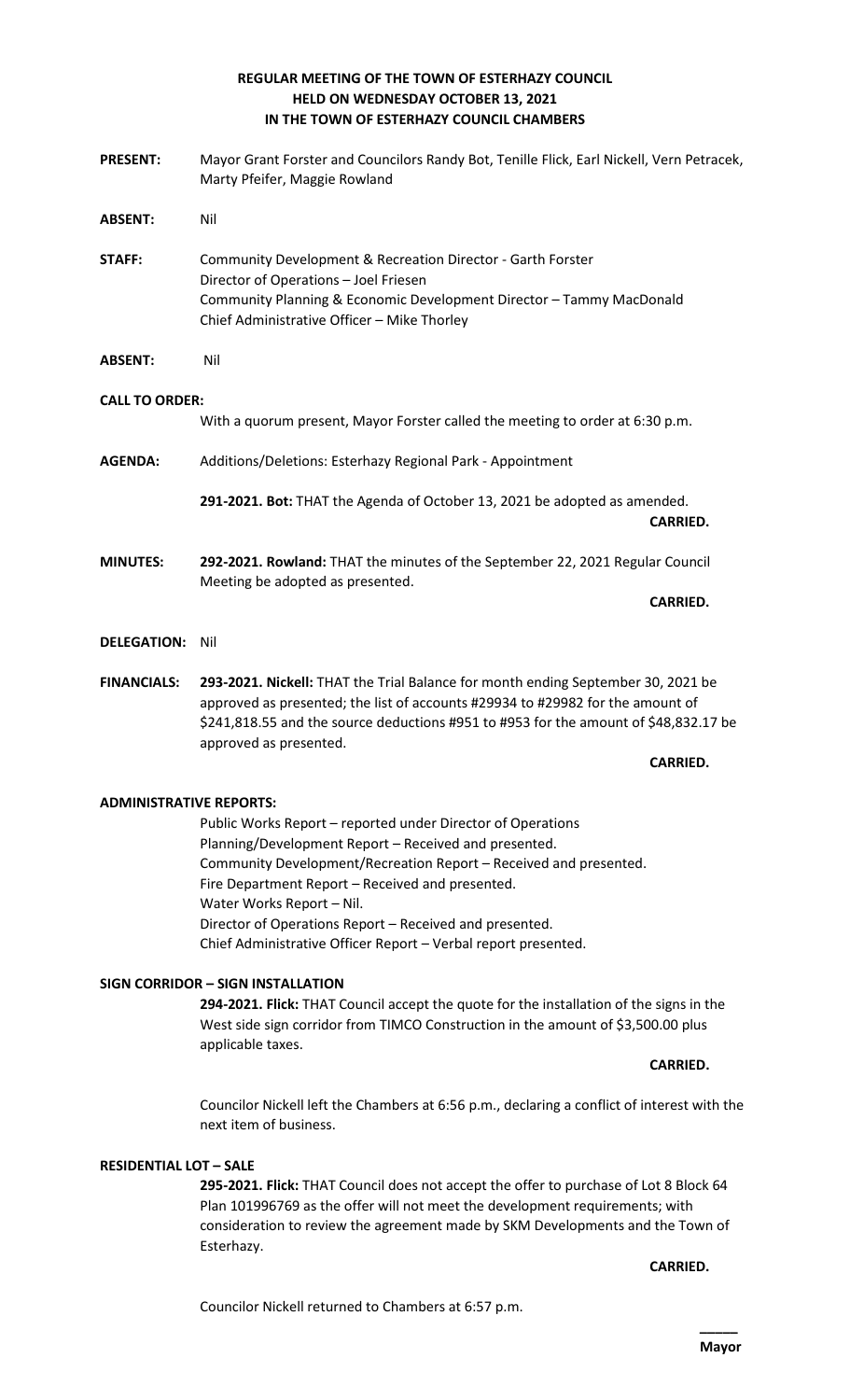## **REGULAR MEETING OF THE TOWN OF ESTERHAZY COUNCIL HELD ON WEDNESDAY OCTOBER 13, 2021**

## **RE-OPENNING TOWN FACILITIES**

**296-2021. Nickell:** THAT Council continue to follow through with the closure of Town facilities such as the Town Office, SN Boreen Centre and Dana Antal Arena until Monday October 18, 2021 at 8:00 a.m. as the temporary precautionary measure as it relates to COVID-19.

**297-2021. Nickell:** THAT Council have Administration put out tenders to Home Moving companies to have the house at 607 Maple Drive be removed as is and stored on Town Property until it can be properly exposed of.

**298-2021. Bot:** THAT Council approve to move \$327,000 from the Street Maintenance Operating budget to Reserves.

**299-2021. Petracek:** THAT Council approve to enter into a contract with Lee Finishen as a Landfill Consultant for 3 months commencing October 18, 2021 at the cost of \$3,000 per month; contract terms to be set out in an agreement.

**300-2021. Nickell:** THAT Council approve of the request to add additional employees at the Esterhazy Landfill to commence the clean-up and enhance the correct operations of the landfill in accordance to the Landfill Operations.

**301-2021: Rowland:** THAT Council direct Administration to undertake a review of all landfill updated pricing and propose necessary amendments at the next regular council

**ADMINISTRATION REPORTS 302-2021. Flick:** THAT the Administrative reports be accepted as presented.

## **MAYOR/COUNCIL REPORTS:**

NIL

## **OLD BUSINESS:**

Nil

## **NEW BUSINESS:**

Esterhazy Curling Club – Lease Agreement Food Truck Request Esterhazy Regional Park – Appointment

## **ESTERHAZY CURLING CLUB – LEASE AGREEMENT**

**303-2021. Bot:** THAT Council enter into a Lease Agreement with the Esterhazy Curling Club for the 2021-22 season from October, 2021 to March 31, 2022 at the agreement amount totaling \$12,000 plus GST.

**CARRIED.** 

**MAPLE STREET – PROPERTY**

**STREET MAINTENANCE BUDGET**

## **LANDFILL CONSULTANT**

# **LANDFILL – STAFFING**

## **LANDFILL – PRICING OPERATIONS**

## meeting.

**CARRIED.**

**CARRIED.** 

**CARRIED.** 

**CARRIED.** 

**CARRIED.**

**CARRIED.**

**CARRIED.**